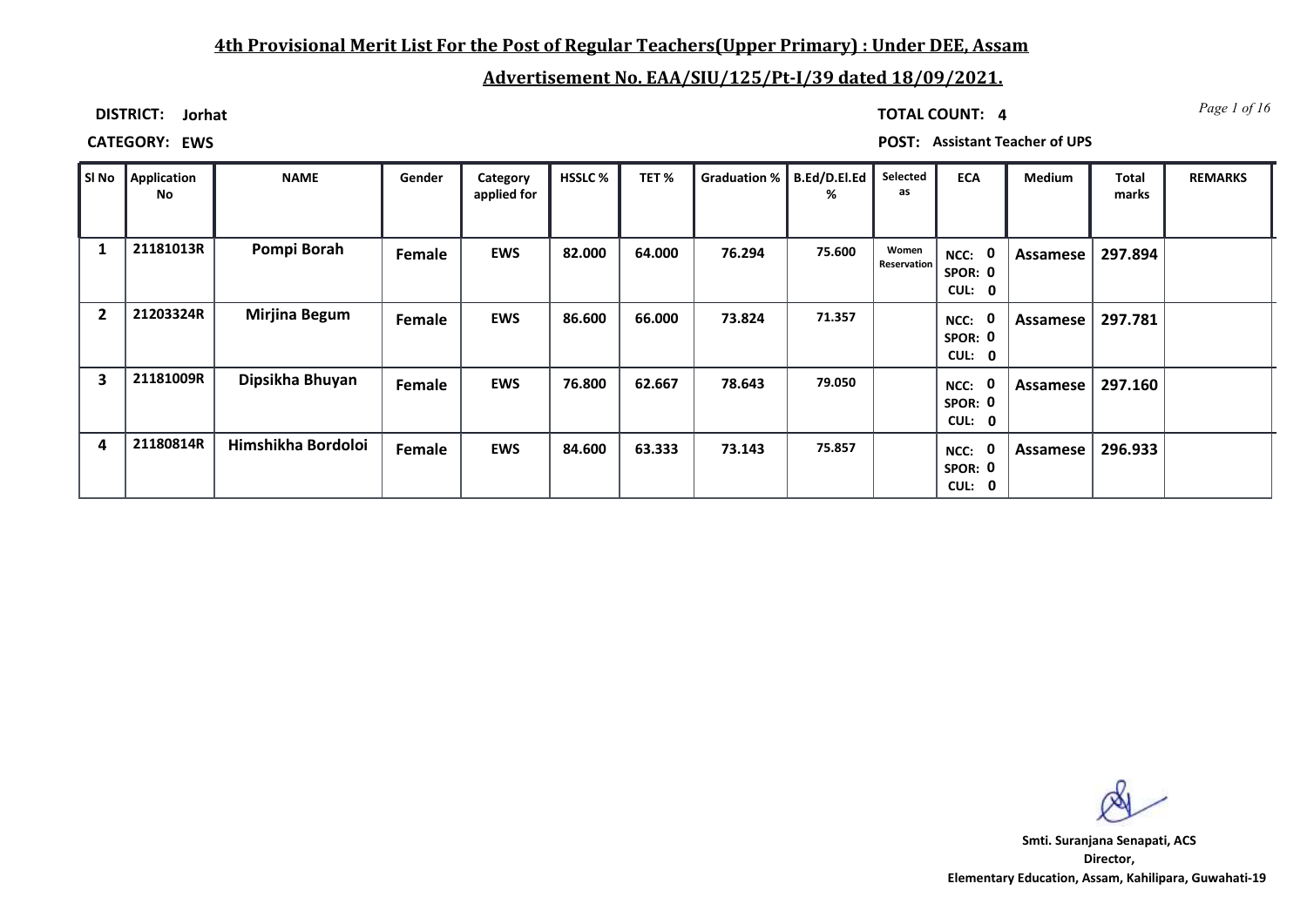| SI No                   | <b>Application</b><br><b>No</b> | <b>NAME</b>           | Gender      | Category<br>applied for | <b>HSSLC%</b> | TET%   | <b>Graduation %</b> | B.Ed/D.El.Ed<br>% | Selected<br>as       | <b>ECA</b>                          | <b>Medium</b>   | <b>Total</b><br>marks | <b>REMARKS</b>  |
|-------------------------|---------------------------------|-----------------------|-------------|-------------------------|---------------|--------|---------------------|-------------------|----------------------|-------------------------------------|-----------------|-----------------------|-----------------|
| $\mathbf{1}$            | 21122332                        | Soyanika Borah        | Female      | OBC/MOBC<br>PwD         | 65.200        | 65.333 | 68.214              | 82.600            | Women<br>Reservation | NCC: 0<br>SPOR: 0<br>CUL: 0         | <b>Assamese</b> | 281.348               | PwD<br>Withheld |
| $\overline{2}$          | 21110804                        | <b>Debashis Das</b>   | <b>Male</b> | <b>SC</b><br>PwD        | 73.200        | 56.000 | 71.500              | 58.333            |                      | NCC: 0<br><b>SPOR: 10</b><br>CUL: 0 | Assamese        | 269.033               | PwD<br>Withheld |
| $\overline{\mathbf{3}}$ | 21210454R                       | Dabashis Ozah         | <b>Male</b> | <b>EWS</b><br>PwD       | 60.600        | 62.667 | 66.929              | 72.750            |                      | NCC: 0<br>SPOR: 0<br>CUL: 0         | <b>Assamese</b> | 262.945               | PwD<br>Withheld |
| 4                       | 21197794R                       | <b>Akshay Dey</b>     | <b>Male</b> | OBC/MOBC<br>PwD         | 54.800        | 61.333 | 57.250              | 75.286            |                      | NCC: 0<br>SPOR: 0<br>CUL: 0         | Assamese        | 248.669               | PwD<br>Withheld |
| 5.                      | 21186404R                       | Sikhamoni Saikia      | Female      | OBC/MOBC<br><b>PwD</b>  | 78.200        | 55.333 | 49.143              | 65.100            | Women<br>Reservation | NCC: 0<br>SPOR: 0<br>CUL: 0         | <b>Assamese</b> | 247.776               | PwD<br>Withheld |
| 6                       | 21165974R                       | Kunja Saikia          | Female      | OBC/MOBC<br>PwD         | 67.200        | 60.667 | 46.222              | 72.143            | Women<br>Reservation | NCC: 0<br>SPOR: 0<br>CUL: 0         | <b>Assamese</b> | 246.232               | PwD<br>Withheld |
| $\overline{7}$          | 21114308                        | Satyam Konwar         | Male        | OBC/MOBC<br>PwD         | 60.600        | 58.000 | 54.300              | 70.971            |                      | NCC: 0<br>SPOR: 0<br>CUL: 0         | Assamese        | 243.871               | PwD<br>Withheld |
| 8                       | 21106907                        | Mosfika Jahan         | Female      | <b>UR</b><br>PwD        | 59.200        | 60.000 | 53.444              | 68.171            |                      | NCC: 0<br>SPOR: 0<br>CUL: 0         | Assamese        | 240.816               | PwD<br>Withheld |
| 9                       | 21183153R                       | <b>Nurnahar Ahmed</b> | Female      | <b>UR</b><br>PwD        | 61.200        | 55.333 | 65.765              | 58.083            |                      | 0<br>NCC:<br>SPOR: 0<br>CUL: 0      | <b>Assamese</b> | 240.381               | PwD<br>Withheld |

**CATEGORY: PwD POST: Assistant Teacher of UPS**

**Director, Elementary Education, Assam, Kahilipara, Guwahati-19 Smti. Suranjana Senapati, ACS**

*Page 2 of 16* **TOTAL COUNT: 10**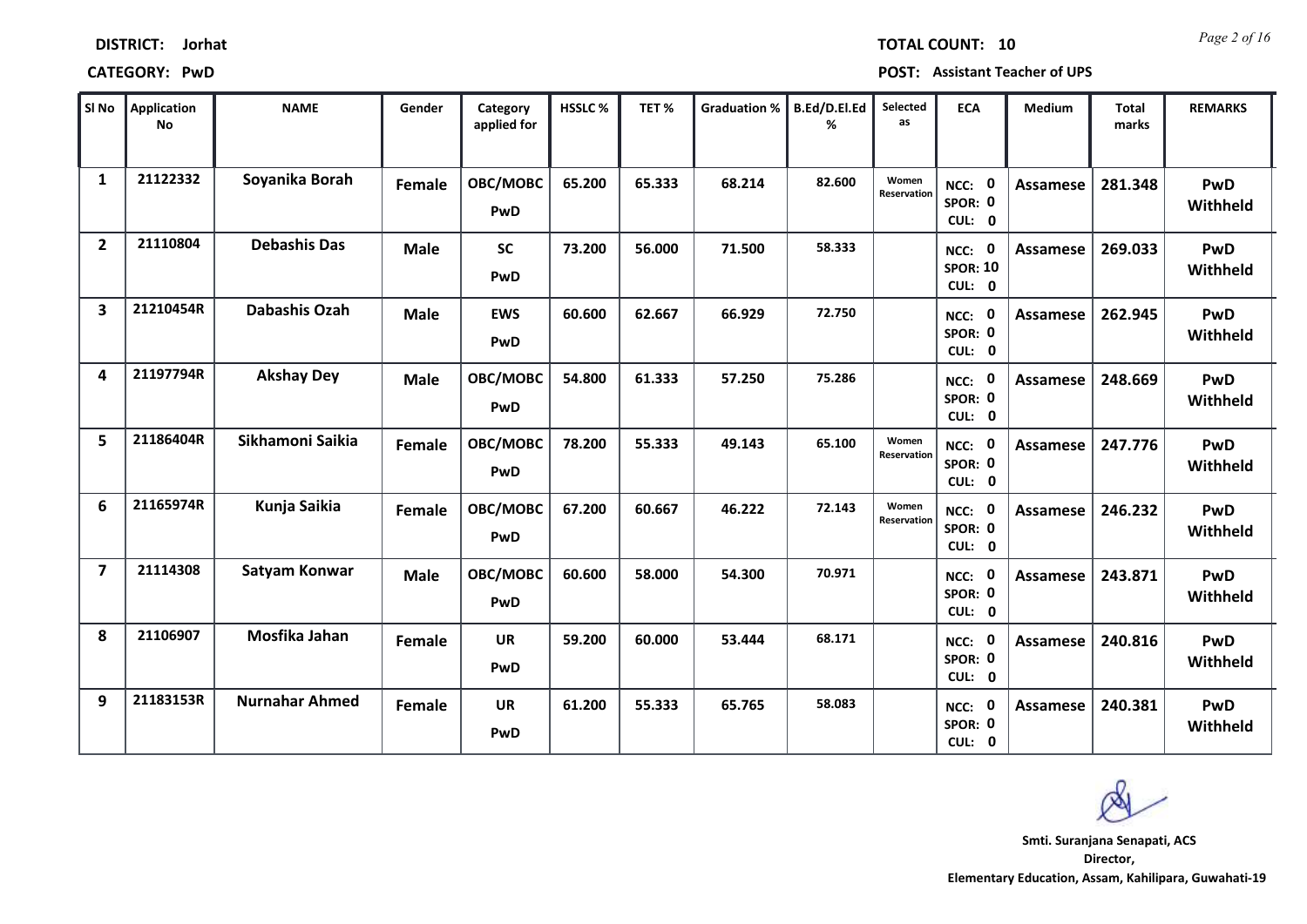*Page 3 of 16* **TOTAL COUNT: 10**

**DISTRICT: Jorhat**

**CATEGORY: PwD POST: Assistant Teacher of UPS**

|    | SI No Application<br>No | <b>NAME</b>       | Gender      | Category<br>applied for | <b>HSSLC</b> % | TET %  | Graduation %   B.Ed/D.El.Ed | %      | Selected<br>as | <b>ECA</b>                       | <b>Medium</b> | Total<br>marks | <b>REMARKS</b>         |
|----|-------------------------|-------------------|-------------|-------------------------|----------------|--------|-----------------------------|--------|----------------|----------------------------------|---------------|----------------|------------------------|
| 10 | 21185215R               | Sarat Kumar Gogoi | <b>Male</b> | <b>OBC/MOBC</b><br>PwD  | 59.000         | 57.333 | 44.333                      | 78.222 |                | . റ<br>NCC:<br>SPOR: 0<br>CUL: 0 | Assamese      | 238.889        | <b>PwD</b><br>Withheld |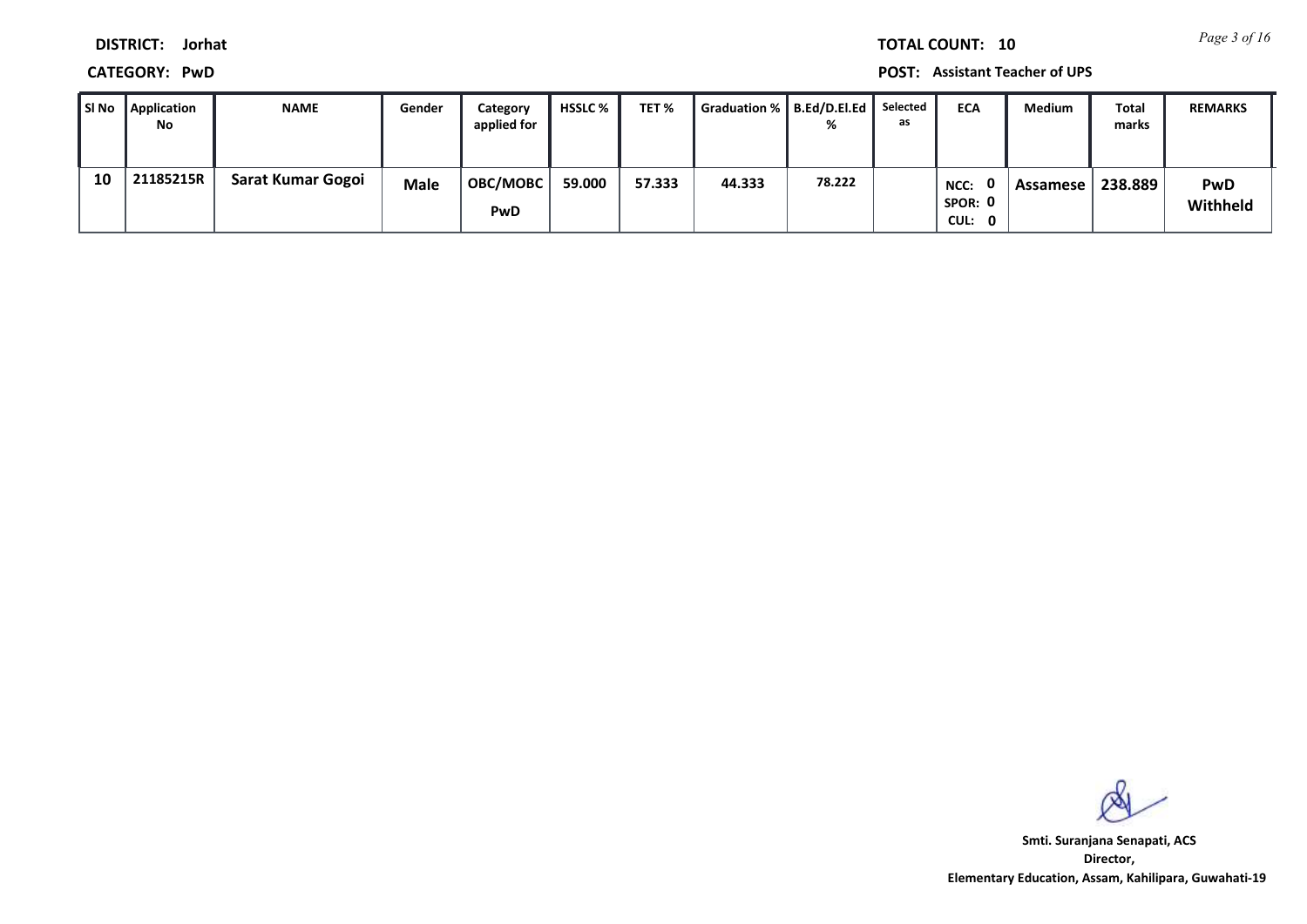| SI No                   | Application<br>No | <b>NAME</b>          | Gender        | Category<br>applied for | HSSLC% | TET%   | Graduation % | B.Ed/D.El.Ed<br>% | Selected<br>as       | <b>ECA</b>                                          | Medium   | Total<br>marks | <b>REMARKS</b> |
|-------------------------|-------------------|----------------------|---------------|-------------------------|--------|--------|--------------|-------------------|----------------------|-----------------------------------------------------|----------|----------------|----------------|
| $\mathbf{1}$            | 21114272          | Pallabi Das          | <b>Female</b> | <b>SC</b>               | 83.400 | 58.000 | 76.286       | 79.350            | Women<br>Reservation | - 0<br>NCC:<br>SPOR: 0<br><b>CUL:</b><br>0          | Assamese | 297.036        |                |
| $\overline{2}$          | 21185095R         | Puja Das             | <b>Female</b> | <b>SC</b>               | 80.800 | 59.333 | 77.429       | 74.214            | Women<br>Reservation | - 0<br>NCC:<br>SPOR: 0<br><b>CUL:</b><br>0          | Assamese | 291.776        |                |
| $\overline{\mathbf{3}}$ | 21172051R         | Paramananda Medhi    | <b>Male</b>   | <b>SC</b>               | 90.800 | 60.667 | 62.714       | 76.000            |                      | 0<br>NCC:<br>SPOR: 0<br><b>CUL:</b><br>$\mathbf{0}$ | Assamese | 290.181        |                |
| 4                       | 21181173R         | <b>Madhurima Das</b> | Female        | <b>SC</b>               | 74.400 | 67.333 | 67.353       | 77.700            |                      | 0<br>NCC:<br>SPOR: 0<br>CUL: 0                      | Assamese | 286.786        |                |
| 5                       | 21202167R         | <b>Girindra Das</b>  | <b>Male</b>   | <b>SC</b>               | 89.400 | 57.333 | 70.786       | 63.889            |                      | 0<br>NCC:<br>SPOR: 0<br><b>CUL:</b><br>- 0          | Assamese | 281.408        |                |

# **CATEGORY: SC POST: Assistant Teacher of UPS**

**Director, Elementary Education, Assam, Kahilipara, Guwahati-19 Smti. Suranjana Senapati, ACS**

*Page 4 of 16* **TOTAL COUNT: 5**

**DISTRICT: Jorhat**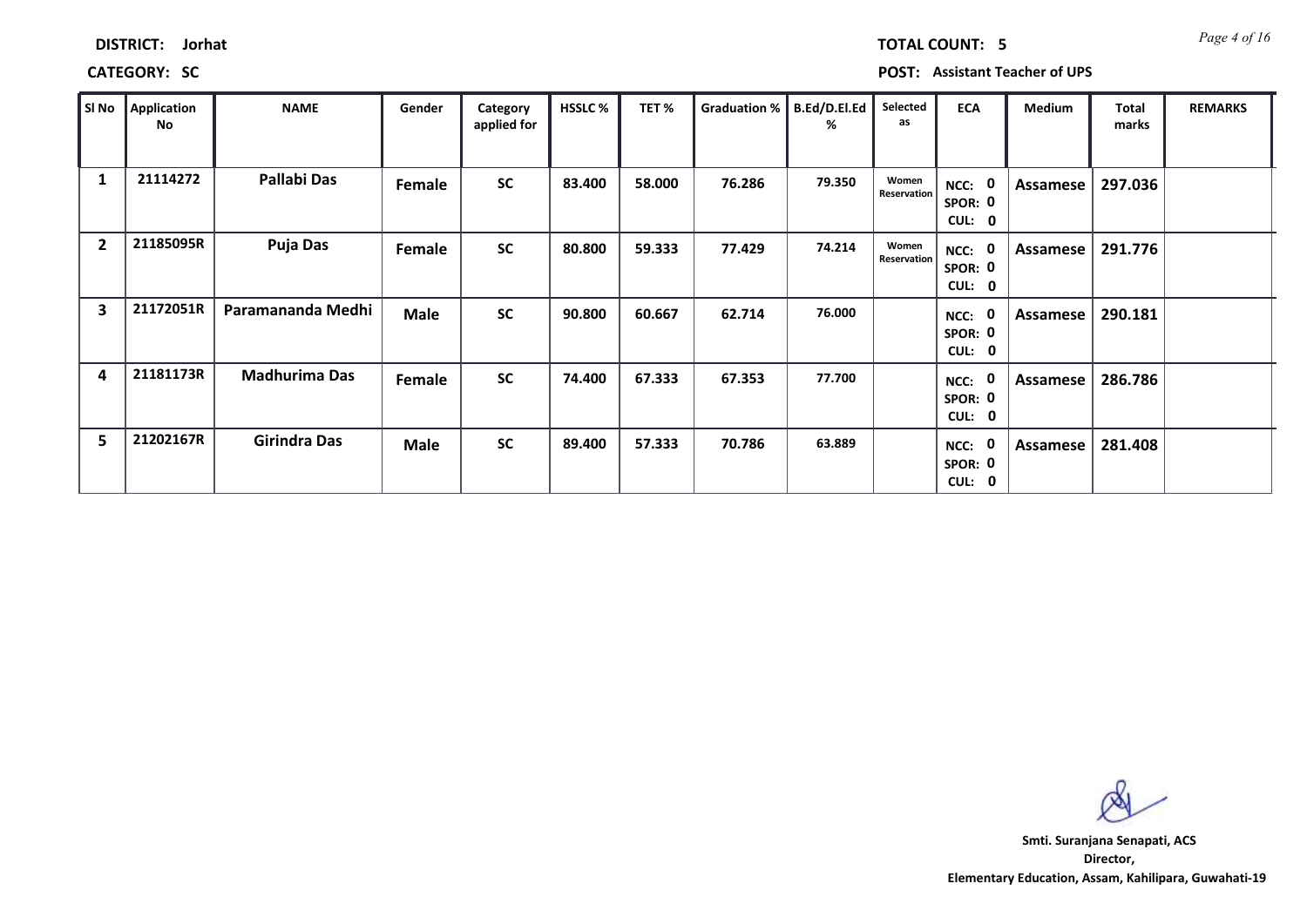| <b>TOTAL COUNT:</b> |  |  |
|---------------------|--|--|
|                     |  |  |
|                     |  |  |
|                     |  |  |

**CATEGORY: STH POST: Assistant Teacher of UPS**

| SI No | <b>Application</b><br>No | <b>NAME</b>            | Gender      | Category<br>applied for | <b>HSSLC %</b> | TET %  | Graduation %   B.Ed/D.El.Ed | %      | Selected<br>as       | <b>ECA</b>                  | <b>Medium</b> | <b>Total</b><br>marks | <b>REMARKS</b> |
|-------|--------------------------|------------------------|-------------|-------------------------|----------------|--------|-----------------------------|--------|----------------------|-----------------------------|---------------|-----------------------|----------------|
|       | 21184028R                | <b>Smengkham Mannu</b> | Female      | <b>STH</b>              | 70.600         | 62.000 | 64.000                      | 73.222 | Women<br>Reservation | NCC: 0<br>SPOR: 0<br>CUL: 0 | Assamese      | 269.822               |                |
| 2     | 21175931R                | Karina Shyam           | Female      | <b>STH</b>              | 58.400         | 58.000 | 61.643                      | 74.900 | Women<br>Reservation | NCC: 0<br>SPOR: 0<br>CUL: 0 | Assamese      | 252.943               |                |
| 3     | 21169736R                | <b>Sarsing Engleng</b> | <b>Male</b> | <b>STH</b>              | 56.400         | 59.333 | 51.529                      | 67.950 |                      | NCC:<br>SPOR: 0<br>CUL: 0   | Assamese      | 235.213               |                |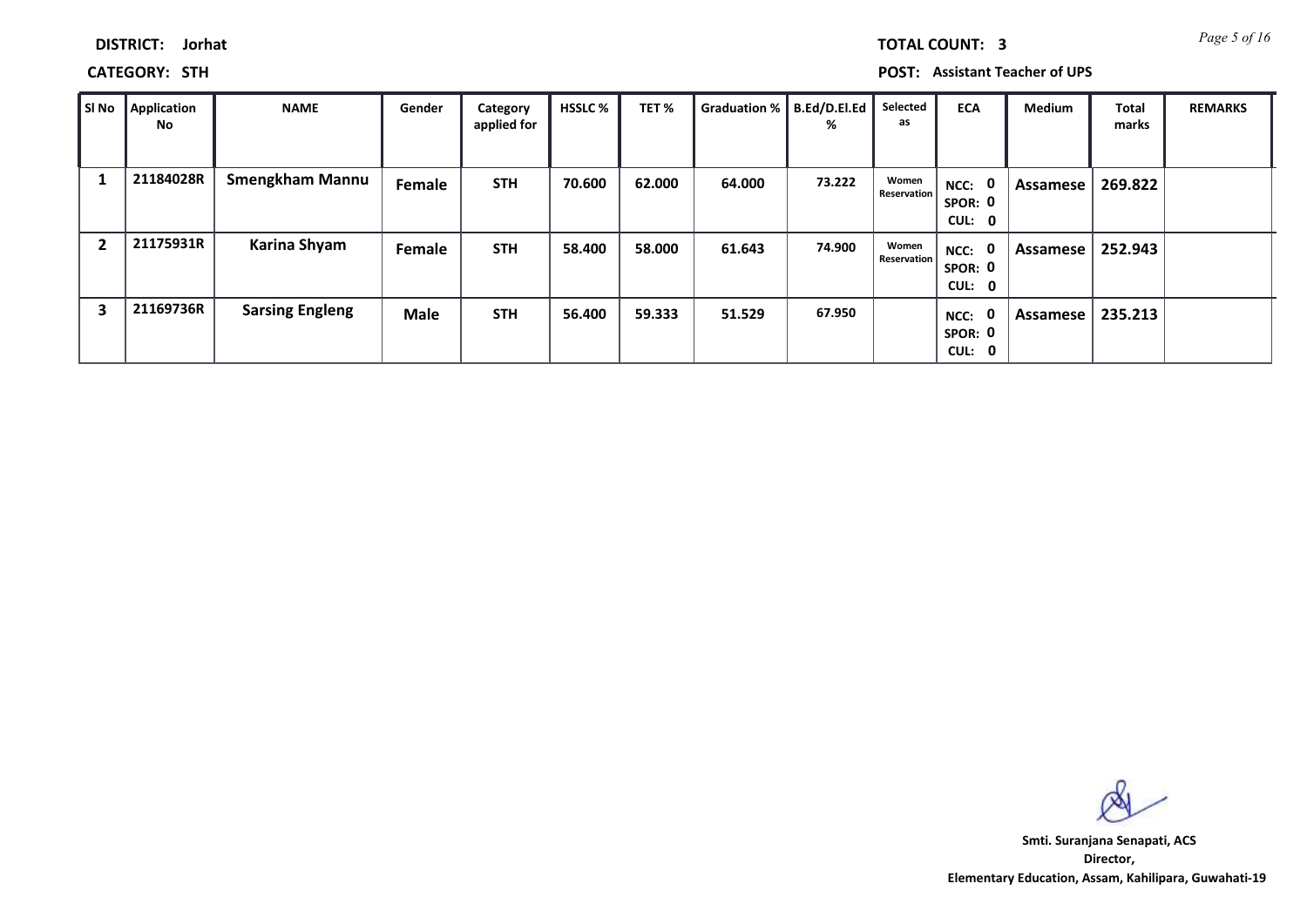| SI No                   | <b>Application</b><br>No | <b>NAME</b>              | Gender      | Category<br>applied for | HSSLC% | TET%   | <b>Graduation %</b> | B.Ed/D.El.Ed<br>% | Selected<br>as       | <b>ECA</b>                          | Medium   | Total<br>marks | <b>REMARKS</b> |
|-------------------------|--------------------------|--------------------------|-------------|-------------------------|--------|--------|---------------------|-------------------|----------------------|-------------------------------------|----------|----------------|----------------|
| $\mathbf{1}$            | 21174397R                | Papori Saikia            | Female      | <b>STP</b>              | 78.000 | 66.667 | 67.643              | 81.250            | Women<br>Reservation | NCC: 0<br>SPOR: 0<br>CUL: 0         | Assamese | 293.560        |                |
| $\overline{2}$          | 21104905                 | <b>Nandeswar Mili</b>    | <b>Male</b> | <b>STP</b>              | 77.800 | 61.333 | 73.333              | 80.500            |                      | NCC: 0<br>SPOR: 0<br>CUL: 0         | Assamese | 292.967        |                |
| $\overline{\mathbf{3}}$ | 21176965R                | <b>Biswajyoti Payeng</b> | <b>Male</b> | <b>STP</b>              | 76.600 | 66.000 | 73.714              | 71.800            |                      | NCC: 0<br>SPOR: 0<br>CUL: 0         | Assamese | 288.114        |                |
| 4                       | 21166140R                | <b>Bedanta Saikia</b>    | <b>Male</b> | <b>STP</b>              | 71.200 | 60.000 | 76.857              | 77.450            |                      | NCC: 0<br>SPOR: 0<br>CUL: 0         | Assamese | 285.507        |                |
| 5                       | 21167510R                | Rajkumar Taye            | <b>Male</b> | <b>STP</b>              | 76.600 | 60.667 | 73.571              | 67.950            |                      | 5<br>NCC:<br>SPOR: 0<br>CUL: 0      | Assamese | 283.788        |                |
| 6                       | 21165971R                | <b>Niran Pamegam</b>     | <b>Male</b> | <b>STP</b>              | 89.400 | 58.667 | 61.571              | 73.400            |                      | NCC: 0<br>SPOR: 0<br>CUL: 0         | Assamese | 283.038        |                |
| $\overline{7}$          | 21173721R                | Hari Pegu                | <b>Male</b> | <b>STP</b>              | 68.200 | 62.667 | 66.500              | 75.350            |                      | <b>NCC: 10</b><br>SPOR: 0<br>CUL: 0 | Assamese | 282.717        |                |
| 8                       | 21166933R                | Indrani Kardong          | Female      | <b>STP</b>              | 78.400 | 63.333 | 67.083              | 71.333            | Women<br>Reservation | NCC: 0<br>SPOR: 0<br>CUL: 0         | Assamese | 280.150        |                |

**DISTRICT: Jorhat**

**CATEGORY: STP POST: Assistant Teacher of UPS**

**Director, Elementary Education, Assam, Kahilipara, Guwahati-19 Smti. Suranjana Senapati, ACS**

т

*Page 6 of 16* **TOTAL COUNT: 8**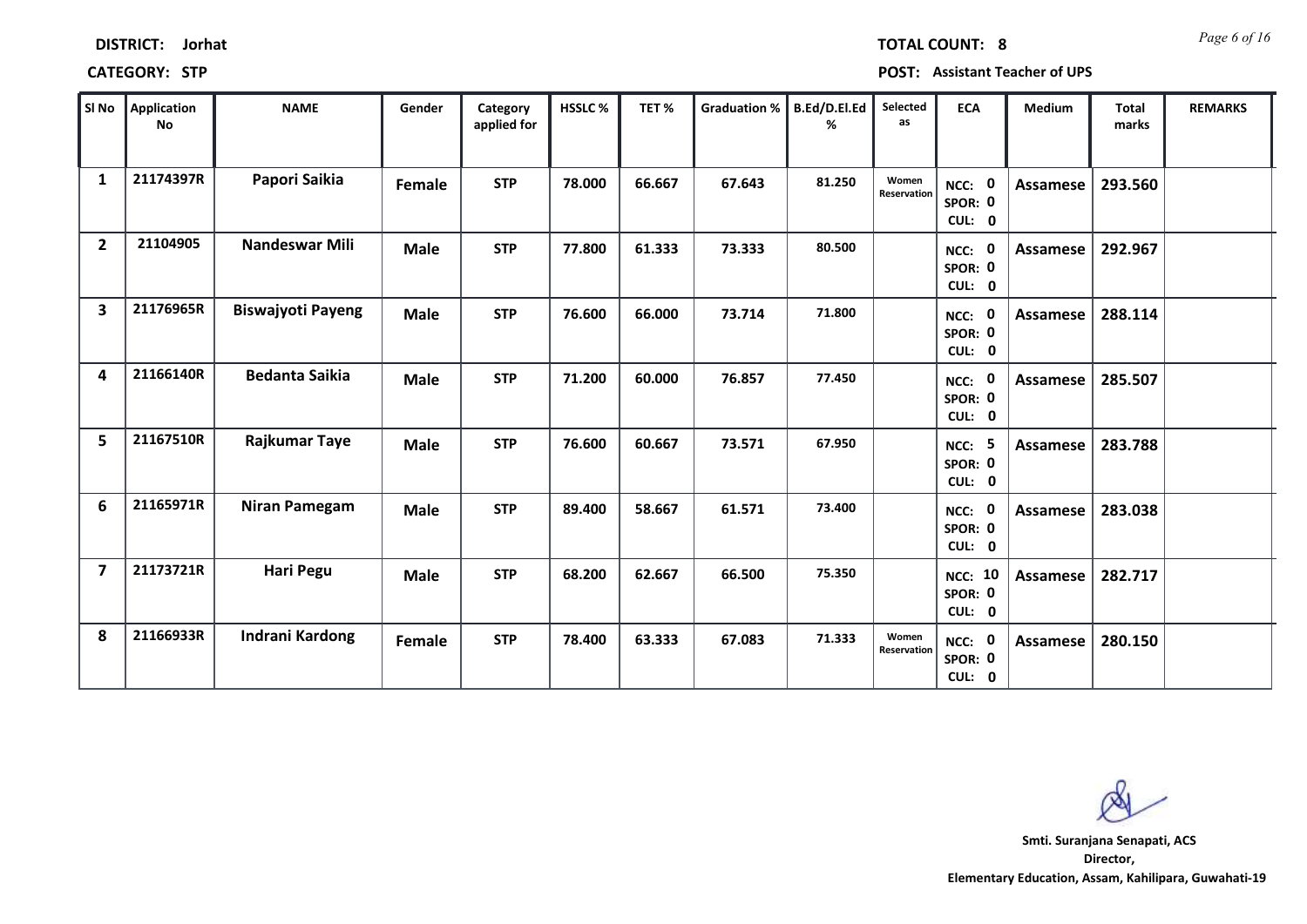| SI No                   | Application<br>No | <b>NAME</b>               | Gender      | Category<br>applied for | HSSLC% | TET%   | <b>Graduation %</b> | B.Ed/D.El.Ed<br>% | Selected<br>as              | <b>ECA</b>                         | <b>Medium</b>   | <b>Total</b><br>marks | <b>REMARKS</b> |
|-------------------------|-------------------|---------------------------|-------------|-------------------------|--------|--------|---------------------|-------------------|-----------------------------|------------------------------------|-----------------|-----------------------|----------------|
| $\mathbf{1}$            | 21179476R         | Parismita Gogoi           | Female      | OBC/MOBC                | 94.200 | 75.333 | 69.286              | 84.250            | Women<br>Reservation        | NCC: 0<br>SPOR: 0<br>CUL: 0        | Assamese        | 323.069               |                |
| $\overline{2}$          | 21186254R         | Dipannita Kalita          | Female      | <b>UR</b>               | 90.200 | 70.000 | 79.444              | 78.357            | Women<br><b>Reservation</b> | NCC: 0<br>SPOR: 0<br>CUL: 0        | Assamese        | 318.002               |                |
| $\overline{\mathbf{3}}$ | 21177122R         | <b>Ritu Chetry</b>        | Female      | OBC/MOBC                | 74.000 | 75.333 | 84.571              | 83.500            | Women<br>Reservation        | NCC: 0<br>SPOR: 0<br>CUL: 0        | <b>Assamese</b> | 317.405               |                |
| 4                       | 21199239R         | Jyotishman Sarma          | <b>Male</b> | <b>UR</b>               | 79.000 | 75.333 | 78.882              | 81.571            |                             | NCC: 0<br>SPOR: 0<br>CUL: 0        | <b>Assamese</b> | 314.787               |                |
| 5                       | 21177030R         | <b>Karpita Sarkar</b>     | Female      | <b>UR</b>               | 85.200 | 65.333 | 81.412              | 79.214            | Women<br>Reservation        | NCC: 0<br>SPOR: 0<br>CUL: 0        | <b>Assamese</b> | 311.159               |                |
| 6                       | 21178045R         | <b>Bhagyashree Kakaty</b> | Female      | <b>UR</b>               | 88.800 | 70.667 | 73.222              | 77.786            | Women<br>Reservation        | NCC: 0<br>SPOR: 0<br>CUL: 0        | <b>Assamese</b> | 310.475               |                |
| $\overline{ }$          | 21179357R         | <b>Bornali Bora</b>       | Female      | OBC/MOBC                | 77.600 | 69.333 | 76.500              | 84.950            | Women<br><b>Reservation</b> | NCC: 0<br>SPOR: 0<br>CUL: 0        | Assamese        | 308.383               |                |
| 8                       | 21173861R         | <b>Mounita Bharadwaz</b>  | Female      | <b>UR</b>               | 78.400 | 75.333 | 80.929              | 72.250            | Women<br>Reservation        | <b>NCC: 0</b><br>SPOR: 0<br>CUL: 0 | Assamese        | 306.912               |                |
| 9                       | 21198186R         | <b>Farha Akhter</b>       | Female      | <b>UR</b>               | 84.200 | 72.667 | 72.294              | 77.571            | Women<br>Reservation        | <b>NCC: 0</b><br>SPOR: 0<br>CUL: 0 | <b>Assamese</b> | 306.732               |                |

**CATEGORY: UR POST: Assistant Teacher of UPS**

**Director, Elementary Education, Assam, Kahilipara, Guwahati-19 Smti. Suranjana Senapati, ACS**

*Page 7 of 16* **TOTAL COUNT: 41**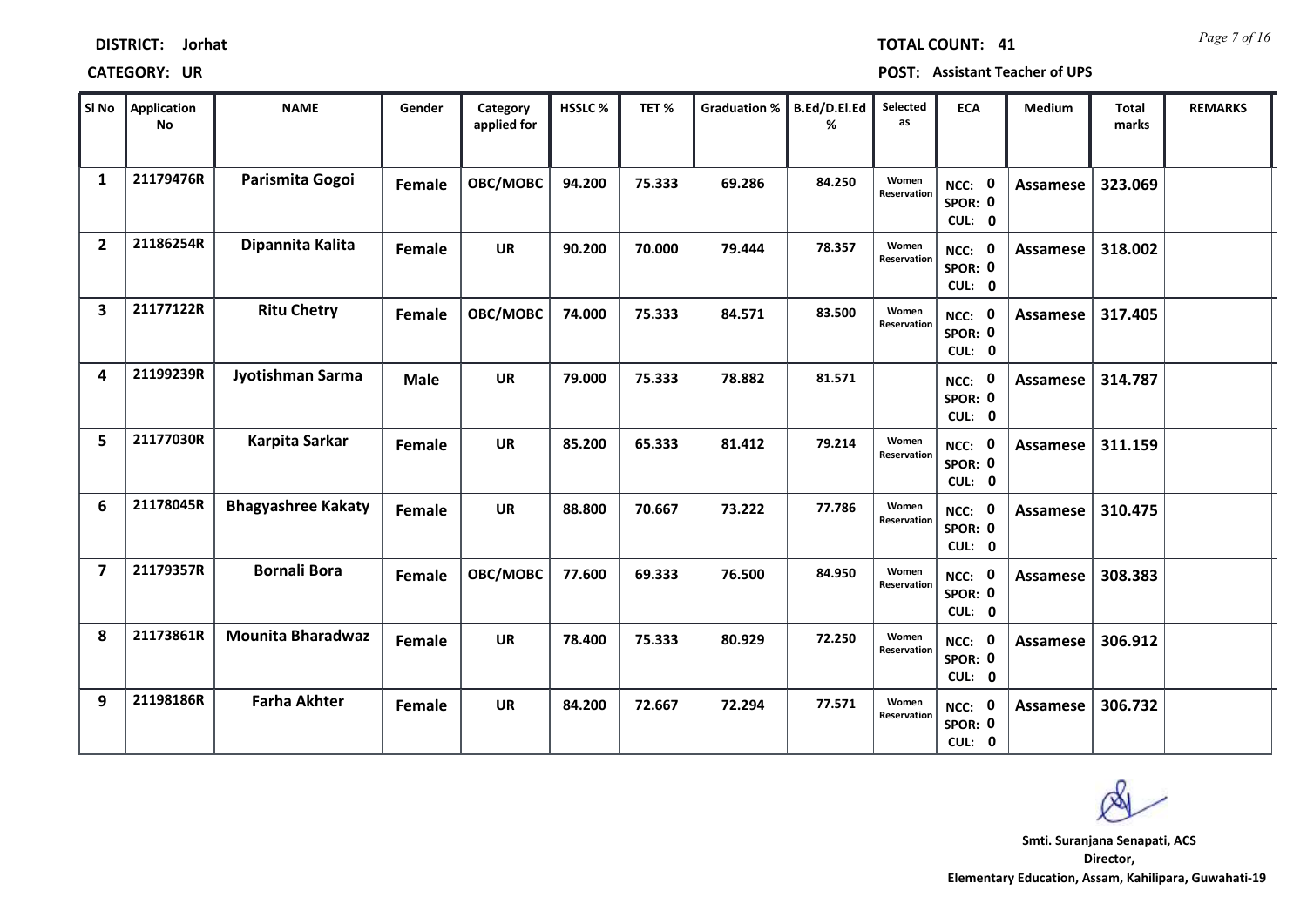| Sl No | <b>Application</b><br><b>No</b> | <b>NAME</b>             | Gender      | Category<br>applied for | HSSLC% | TET%   | <b>Graduation %</b> | B.Ed/D.El.Ed<br>% | Selected<br>as       | <b>ECA</b>                         | Medium          | <b>Total</b><br>marks | <b>REMARKS</b> |
|-------|---------------------------------|-------------------------|-------------|-------------------------|--------|--------|---------------------|-------------------|----------------------|------------------------------------|-----------------|-----------------------|----------------|
| 10    | 21183952R                       | <b>Pinaz Parbeen</b>    | Female      | <b>UR</b>               | 88.200 | 70.667 | 77.929              | 68.556            | Women<br>Reservation | NCC: 0<br>SPOR: 0<br>CUL: 0        | <b>Assamese</b> | 305.351               |                |
| 11    | 21203438R                       | Sadhana Devi            | Female      | <b>UR</b>               | 77.600 | 68.667 | 80.294              | 78.357            | Women<br>Reservation | NCC: 0<br>SPOR: 0<br>CUL: 0        | Assamese        | 304.918               |                |
| 12    | 21190587R                       | Luna Bhuyan             | Female      | OBC/MOBC                | 87.200 | 68.000 | 81.643              | 67.889            | Women<br>Reservation | NCC: 0<br>SPOR: 0<br>CUL: 0        | Assamese        | 304.732               |                |
| 13    | 21178712R                       | Kamal Jyoti Barman      | <b>Male</b> | <b>EWS</b>              | 78.400 | 70.667 | 78.882              | 76.643            |                      | NCC: 0<br>SPOR: 0<br>CUL: 0        | <b>Assamese</b> | 304.592               |                |
| 14    | 21107531                        | Pranami Bhuyan          | Female      | <b>EWS</b>              | 92.800 | 68.667 | 74.208              | 68.889            | Women<br>Reservation | NCC: 0<br>SPOR: 0<br>CUL: 0        | Assamese        | 304.564               |                |
| 15    | 21171228R                       | <b>Sampretty Konwar</b> | Female      | OBC/MOBC                | 77.000 | 68.000 | 75.857              | 83.550            |                      | NCC: 0<br>SPOR: 0<br>CUL: 0        | <b>Assamese</b> | 304.407               |                |
| 16    | 21180297R                       | Kuldeep Bharali         | <b>Male</b> | <b>UR</b>               | 74.800 | 72.000 | 78.824              | 78.714            |                      | NCC: 0<br>SPOR: 0<br>CUL: 0        | Assamese        | 304.338               |                |
| 17    | 21207402R                       | <b>Abinash Patowary</b> | <b>Male</b> | <b>UR</b>               | 76.800 | 69.333 | 75.176              | 82.857            |                      | <b>NCC: 0</b><br>SPOR: 0<br>CUL: 0 | <b>Assamese</b> | 304.167               |                |
| 18    | 21186730R                       | Sadhana Saikia          | Female      | <b>EWS</b>              | 79.000 | 68.000 | 75.000              | 82.150            |                      | 0<br>NCC:<br>SPOR: 0<br>CUL: 0     | <b>Assamese</b> | 304.150               |                |

# **CATEGORY: UR POST: Assistant Teacher of UPS**

**DISTRICT: Jorhat**

*Page 8 of 16* **TOTAL COUNT: 41**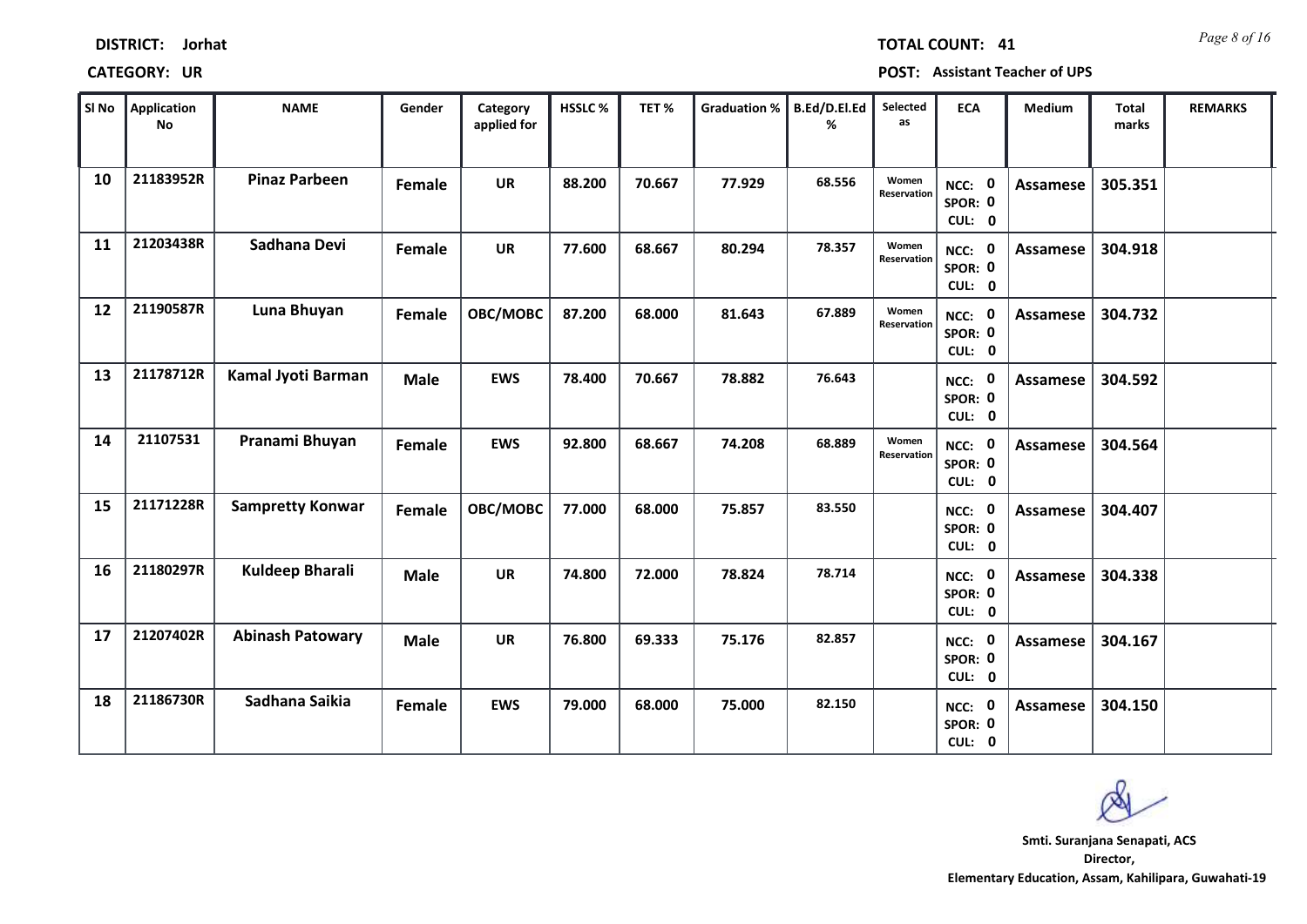| SI No | Application<br><b>No</b> | <b>NAME</b>           | Gender        | Category<br>applied for | HSSLC% | TET%   | <b>Graduation %</b> | B.Ed/D.El.Ed<br>% | Selected<br>as | <b>ECA</b>                               | Medium          | <b>Total</b><br>marks | <b>REMARKS</b> |
|-------|--------------------------|-----------------------|---------------|-------------------------|--------|--------|---------------------|-------------------|----------------|------------------------------------------|-----------------|-----------------------|----------------|
| 19    | 21173742R                | Anjali Singh          | Female        | <b>UR</b>               | 87.400 | 64.667 | 71.412              | 80.600            |                | NCC: 0<br>SPOR: 0<br>CUL: 0              | Assamese        | 304.078               |                |
| 20    | 21109632                 | <b>Chandrika Das</b>  | Female        | <b>UR</b>               | 90.800 | 60.000 | 66.176              | 86.750            |                | NCC: 0<br>SPOR: 0<br>CUL: 0              | Assamese        | 303.726               |                |
| 21    | 21105858                 | Pompi Hazarika        | <b>Female</b> | OBC/MOBC                | 88.200 | 62.667 | 69.214              | 83.000            |                | NCC: 0<br>SPOR: 0<br>CUL: 0              | <b>Assamese</b> | 303.081               |                |
| 22    | 21182488R                | <b>Ritu Roy Medhi</b> | Female        | <b>UR</b>               | 77.600 | 70.000 | 79.118              | 76.143            |                | NCC: 0<br>SPOR: 0<br>CUL: 0              | <b>Assamese</b> | 302.861               |                |
| 23    | 21168267R                | Chayanika Dutta       | Female        | <b>UR</b>               | 85.200 | 68.667 | 70.706              | 78.214            |                | NCC: 0<br>SPOR: 0<br>CUL: 0              | Assamese        | 302.787               |                |
| 24    | 21178312R                | Chhayanika Talukdar   | Female        | <b>UR</b>               | 81.000 | 68.667 | 76.706              | 76.214            |                | NCC: 0<br>SPOR: 0<br>CUL: 0              | Assamese        | 302.587               |                |
| 25    | 21188975R                | Dimpi Borah           | Female        | <b>EWS</b>              | 72.400 | 76.000 | 84.357              | 69.778            |                | $\mathbf 0$<br>NCC:<br>SPOR: 0<br>CUL: 0 | Assamese        | 302.535               |                |
| 26    | 21212965R                | Sima Talukdar         | Female        | <b>UR</b>               | 80.800 | 61.333 | 75.647              | 84.366            |                | <b>NCC: 0</b><br>SPOR: 0<br>CUL: 0       | <b>Assamese</b> | 302.146               |                |
| 27    | 21187417R                | Uddeepana Goswami     | Female        | <b>UR</b>               | 82.200 | 76.000 | 70.882              | 72.714            |                | <b>NCC: 0</b><br>SPOR: 0<br>CUL: 0       | <b>Assamese</b> | 301.797               |                |

**CATEGORY: UR POST: Assistant Teacher of UPS**

т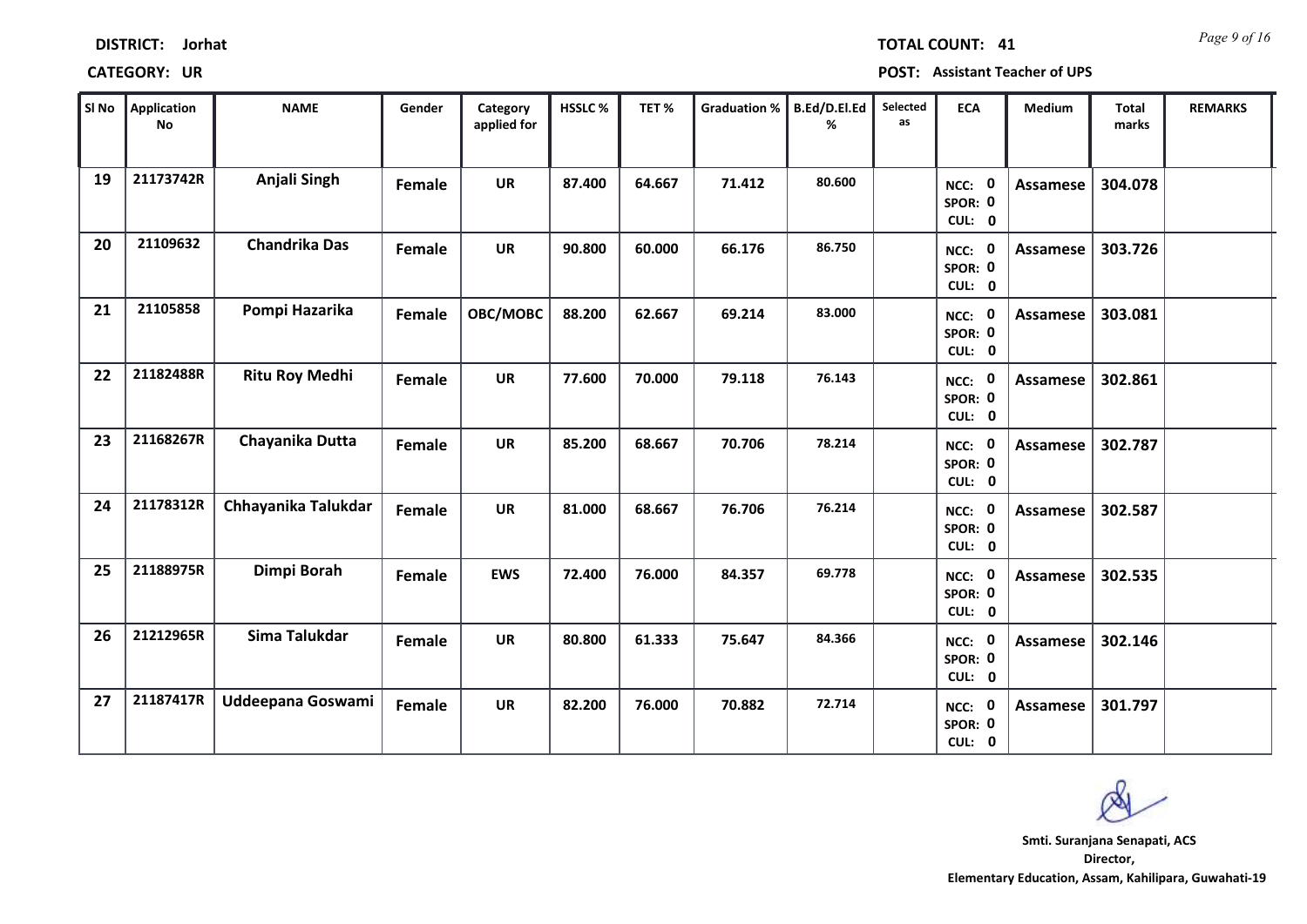| SI No | Application<br><b>No</b> | <b>NAME</b>         | Gender        | Category<br>applied for | HSSLC% | TET%   | <b>Graduation %</b> | B.Ed/D.El.Ed<br>% | Selected<br>as | <b>ECA</b>                          | Medium   | <b>Total</b><br>marks | <b>REMARKS</b> |
|-------|--------------------------|---------------------|---------------|-------------------------|--------|--------|---------------------|-------------------|----------------|-------------------------------------|----------|-----------------------|----------------|
| 28    | 21193718R                | <b>Kuki Mahanta</b> | Female        | <b>UR</b>               | 77.200 | 66.000 | 82.176              | 76.000            |                | NCC: 0<br>SPOR: 0<br>CUL: 0         | Assamese | 301.376               |                |
| 29    | 21188077R                | Anindita Boruah     | Female        | OBC/MOBC                | 79.600 | 76.000 | 73.357              | 72.222            |                | NCC: 0<br>SPOR: 0<br>CUL: 0         | Assamese | 301.179               |                |
| 30    | 21179231R                | Jyotima Kalita      | Female        | <b>UR</b>               | 82.200 | 63.333 | 75.824              | 79.800            |                | NCC: 0<br>SPOR: 0<br>CUL: 0         | Assamese | 301.157               |                |
| 31    | 21178634R                | Upasana Devi        | Female        | <b>UR</b>               | 88.400 | 60.000 | 73.235              | 79.143            |                | NCC: 0<br>SPOR: 0<br>CUL: 0         | Assamese | 300.778               |                |
| 32    | 21173462R                | Pranamika Boruah    | Female        | <b>EWS</b>              | 75.000 | 72.000 | 71.214              | 72.500            |                | NCC: 0<br>SPOR: 0<br><b>CUL: 10</b> | Assamese | 300.714               |                |
| 33    | 21168765R                | Songita Saikia      | <b>Female</b> | OBC/MOBC                | 85.000 | 68.000 | 68.000              | 79.650            |                | NCC: 0<br>SPOR: 0<br>CUL: 0         | Assamese | 300.650               |                |
| 34    | 21203402R                | Meghali Sarma       | Female        | <b>UR</b>               | 79.000 | 62.667 | 79.529              | 79.071            |                | NCC: 0<br>SPOR: 0<br>CUL: 0         | Assamese | 300.268               |                |
| 35    | 21192904R                | Kasturika Saikia    | Female        | <b>EWS</b>              | 79.200 | 70.667 | 70.176              | 80.071            |                | <b>NCC: 0</b><br>SPOR: 0<br>CUL: 0  | Assamese | 300.115               |                |
| 36    | 21188055R                | Doli Bhattacharya   | Female        | <b>UR</b>               | 76.400 | 72.000 | 78.700              | 72.214            |                | <b>NCC: 0</b><br>SPOR: 0<br>CUL: 0  | Assamese | 299.314               |                |

# **CATEGORY: UR POST: Assistant Teacher of UPS**

**DISTRICT: Jorhat**

*Page 10 of 16* **TOTAL COUNT: 41**

т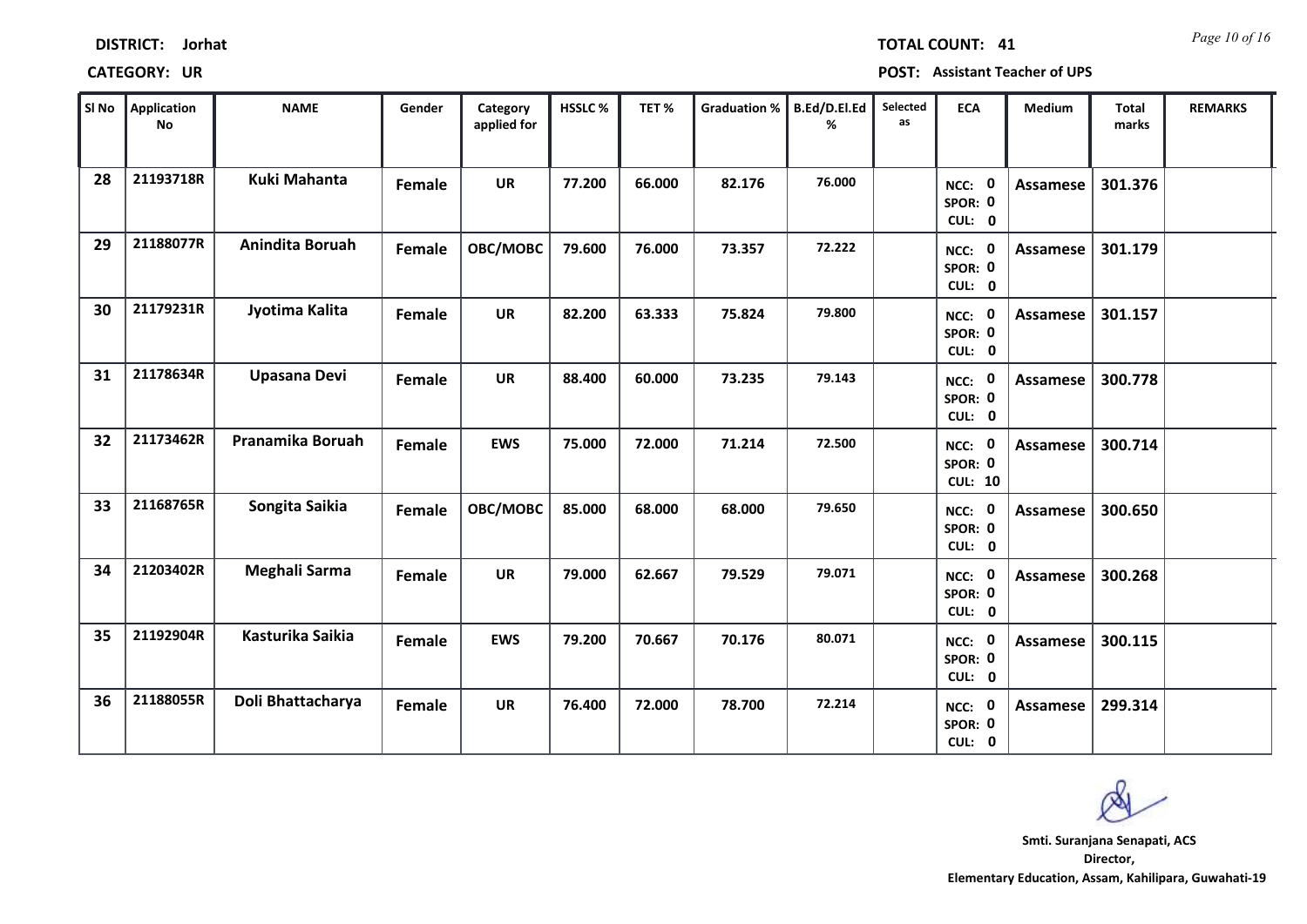|       | <b>CATEGORY: UR</b> |                                  |             |                         |        |        |              |                   |                |                                           | <b>POST:</b> Assistant Teacher of UPS |                       |                |
|-------|---------------------|----------------------------------|-------------|-------------------------|--------|--------|--------------|-------------------|----------------|-------------------------------------------|---------------------------------------|-----------------------|----------------|
| Sl No | Application<br>No.  | <b>NAME</b>                      | Gender      | Category<br>applied for | HSSLC% | TET%   | Graduation % | B.Ed/D.EI.Ed<br>% | Selected<br>as | <b>ECA</b>                                | Medium                                | <b>Total</b><br>marks | <b>REMARKS</b> |
| 37    | 21171831R           | Hirakjyoti Sarma                 | <b>Male</b> | <b>EWS</b>              | 73.800 | 68.667 | 77.778       | 78.786            |                | $\mathbf{0}$<br>NCC:<br>SPOR: 0<br>CUL: 0 | Assamese                              | 299.030               |                |
| 38    | 21168574R           | Nripamani Devi                   | Female      | <b>EWS</b>              | 85.400 | 65.333 | 72.176       | 75.929            |                | $\mathbf 0$<br>NCC:<br>SPOR: 0<br>CUL: 0  | Assamese                              | 298.838               |                |
| 39    | 21188311R           | Archana Kalita                   | Female      | <b>EWS</b>              | 78.600 | 72.667 | 68.882       | 78.643            |                | 0<br>NCC:<br>SPOR: 0<br>CUL: 0            | Assamese                              | 298.792               |                |
| 40    | 21189304R           | <b>Ashish Borah</b>              | <b>Male</b> | OBC/MOBC                | 75.000 | 76.000 | 82.857       | 64.889            |                | $\mathbf{0}$<br>NCC:<br>SPOR: 0<br>CUL: 0 | Assamese                              | 298.746               |                |
| 41    | 21142436            | Doli Moni<br><b>Bhattacharya</b> | Female      | <b>UR</b>               | 76.400 | 71.333 | 78.700       | 72.214            |                | $\mathbf 0$<br>NCC:<br>SPOR: 0<br>CUL: 0  | Assamese                              | 298.648               |                |

**Director, Elementary Education, Assam, Kahilipara, Guwahati-19 Smti. Suranjana Senapati, ACS**

**DISTRICT: Jorhat**

*Page 11 of 16* **TOTAL COUNT: 41**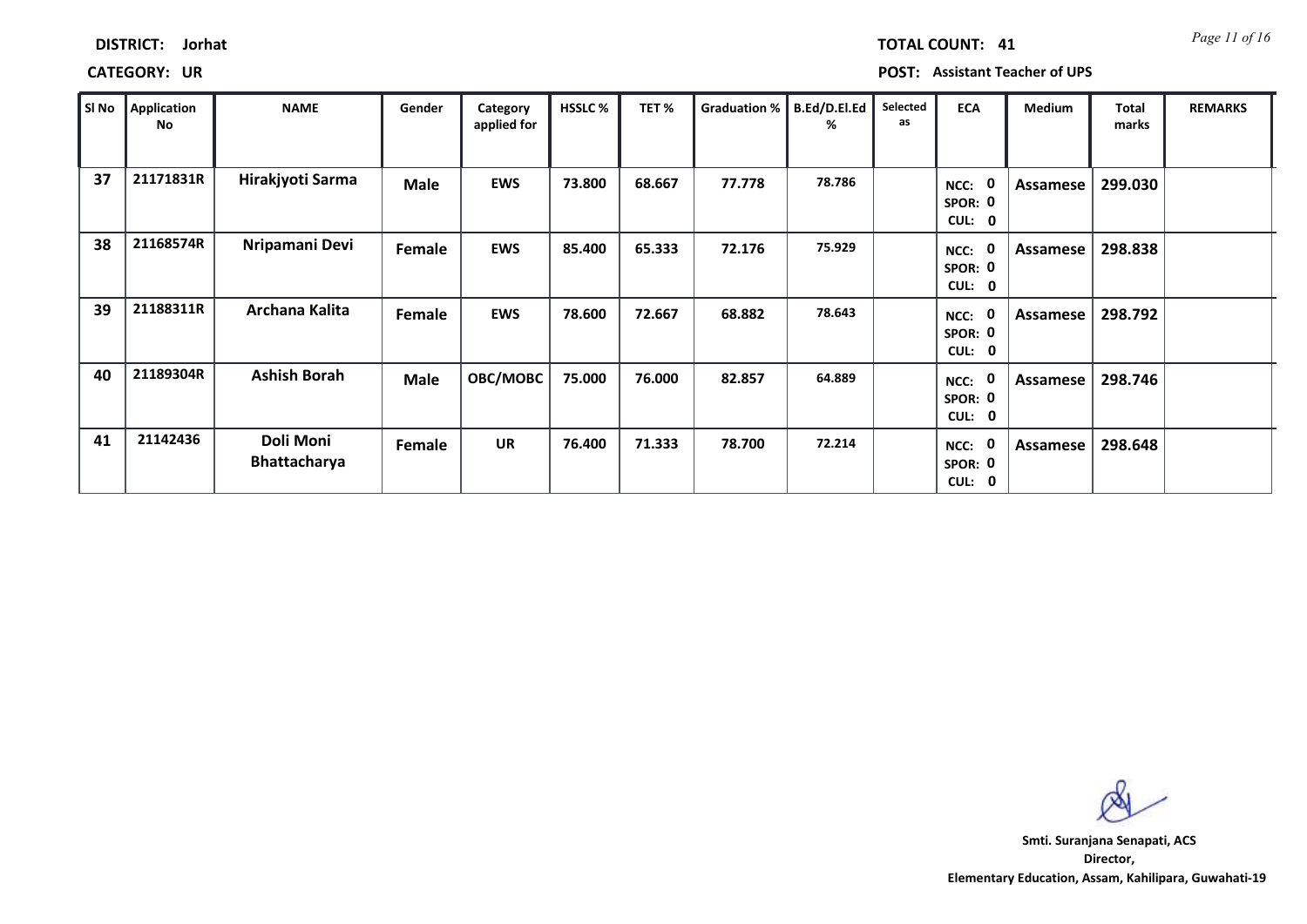| <b>TOTAL COUNT:</b> |
|---------------------|
|                     |

# **CATEGORY: OBC/MOBC POST: Science Teacher of UPS**

| SI No          | Application<br>No | <b>NAME</b>        | Gender      | Category<br>applied for | <b>HSSLC %</b> | TET%   | Graduation %   B.Ed/D.El.Ed | %      | Selected<br>as       | <b>ECA</b>                       | <b>Medium</b> | <b>Total</b><br>marks | <b>REMARKS</b> |
|----------------|-------------------|--------------------|-------------|-------------------------|----------------|--------|-----------------------------|--------|----------------------|----------------------------------|---------------|-----------------------|----------------|
|                | 21171022R         | <b>Udit Basnet</b> | <b>Male</b> | <b>OBC/MOBC</b>         | 74.600         | 65.333 | 66.071                      | 83.500 |                      | - 0<br>NCC:<br>SPOR: 0<br>CUL: 0 | Assamese      | 289.505               |                |
| $\overline{2}$ | 21108966          | Shani Dutta        | <b>Male</b> | <b>OBC/MOBC</b>         | 75.000         | 60.000 | 75.300                      | 75.300 |                      | - 0<br>NCC:<br>SPOR: 0<br>CUL: 0 | Assamese      | 285.600               |                |
| З              | 21206125R         | Niharika Deka      | Female      | OBC/MOBC                | 65.800         | 68.000 | 68.167                      | 80.600 | Women<br>Reservation | NCC: 0<br>SPOR: 0<br>CUL: 0      | Assamese      | 282.567               |                |

**Director, Elementary Education, Assam, Kahilipara, Guwahati-19 Smti. Suranjana Senapati, ACS**

**3 Page 12 of 16**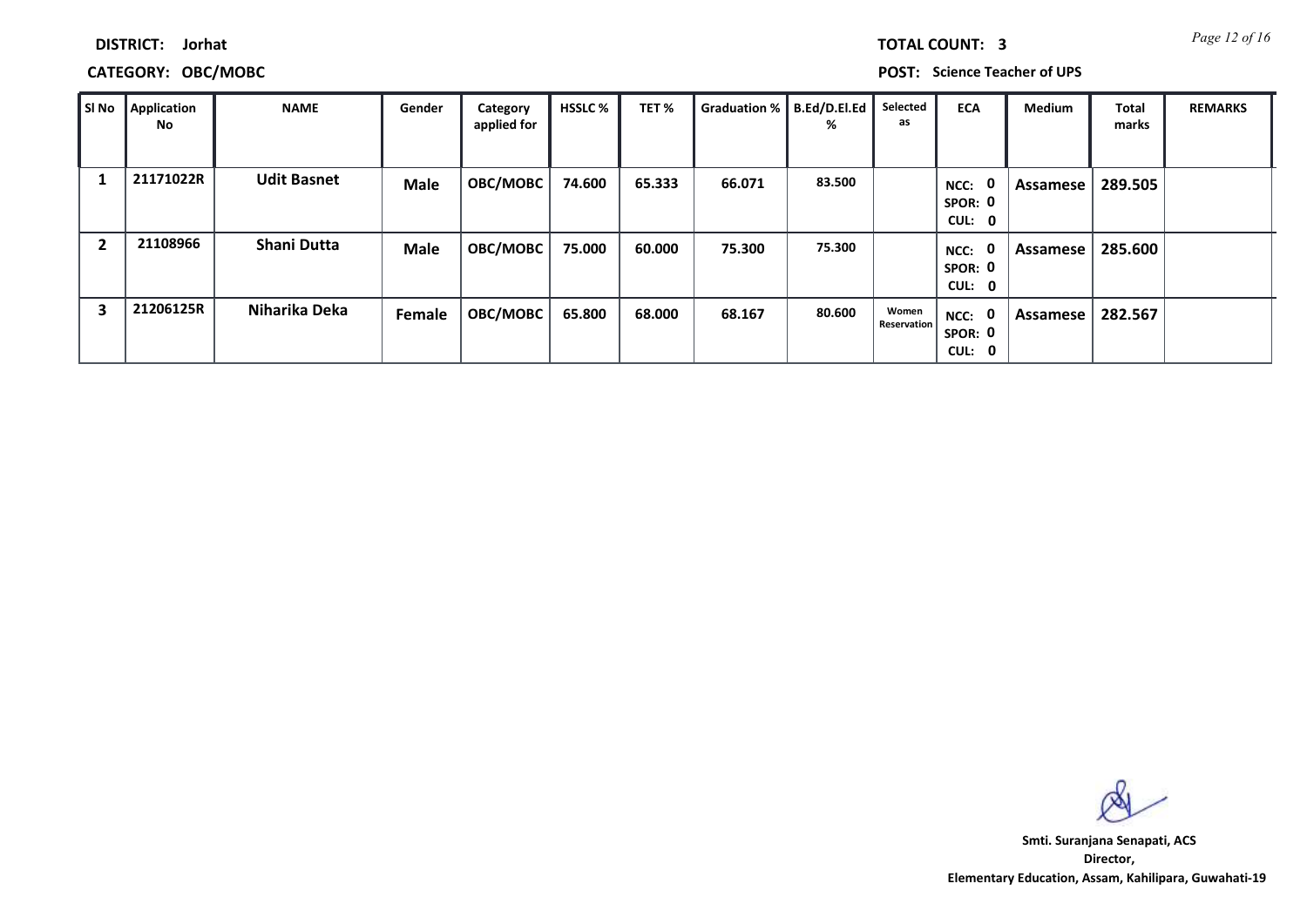*Page 13 of 16* **TOTAL COUNT: 2**

**DISTRICT: Jorhat**

**CATEGORY: PwD POST: Science Teacher of UPS**

| ∥ SI No | Application<br><b>No</b> | <b>NAME</b>              | Gender      | Category<br>applied for | <b>HSSLC</b> % | TET %  | <b>Graduation %</b> | B.Ed/D.El.Ed<br>℅ | Selected<br>as              | <b>ECA</b>                                | Medium   | <b>Total</b><br>marks | <b>REMARKS</b>         |
|---------|--------------------------|--------------------------|-------------|-------------------------|----------------|--------|---------------------|-------------------|-----------------------------|-------------------------------------------|----------|-----------------------|------------------------|
|         | 21212879R                | <b>Anil Kumar Bhagat</b> | <b>Male</b> | OBC/MOBC<br>PwD         | 75.200         | 64.000 | 60.941              | 69.450            |                             | $\mathbf{0}$<br>NCC:<br>SPOR: 0<br>CUL: 0 | Assamese | 269.591               | <b>PwD</b><br>Withheld |
|         | 21209920R                | Sangita Chetry           | Female      | OBC/MOBC<br>PwD         | 60.600         | 58.667 | 65.400              | 75.786            | Women<br><b>Reservation</b> | NCC: 0<br>SPOR: 0<br>CUL: 0               | Assamese | 260.452               | <b>PwD</b><br>Withheld |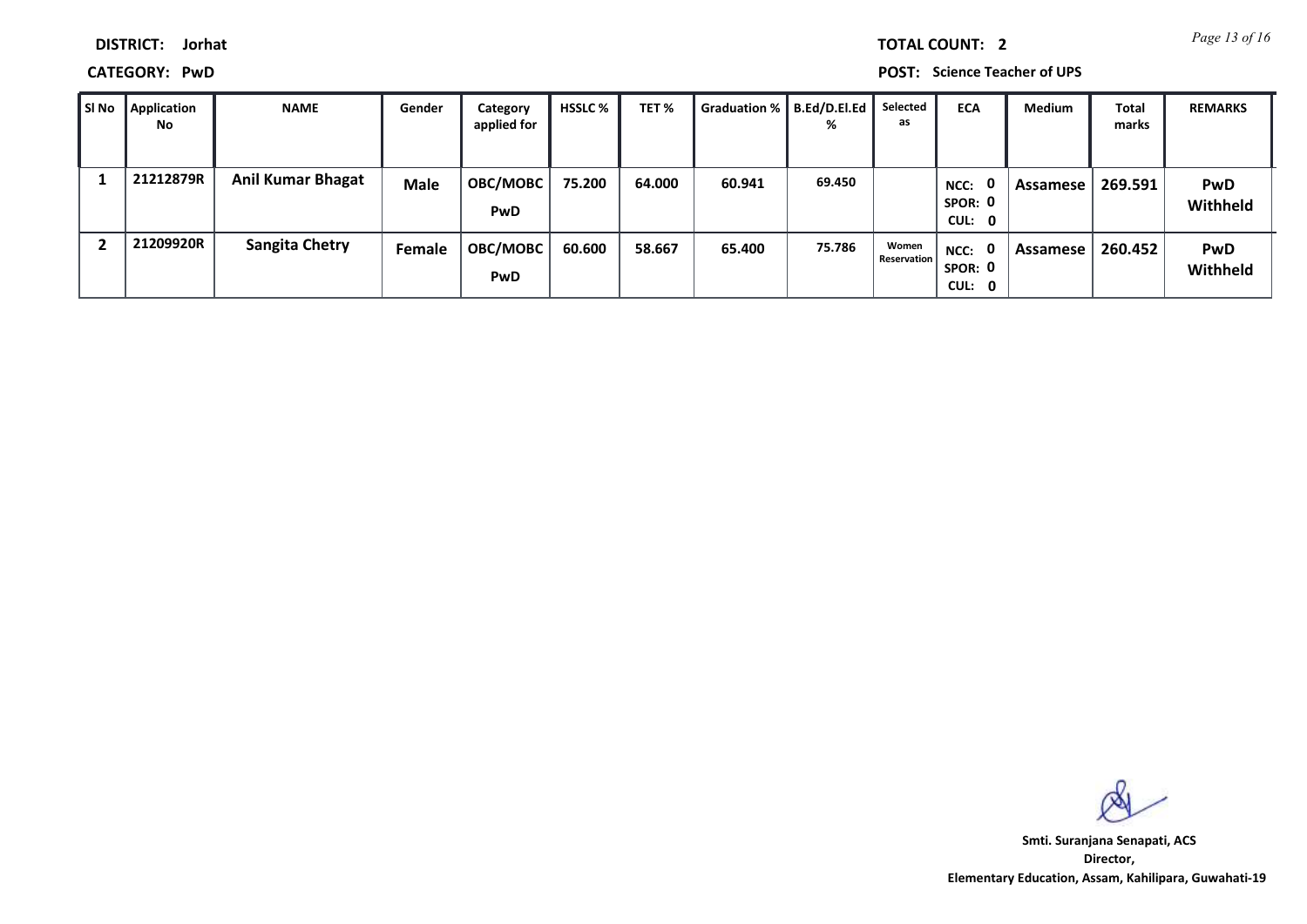|  |  | <b>TOTAL COUNT:</b> |  |  |  |
|--|--|---------------------|--|--|--|
|  |  |                     |  |  |  |

**CATEGORY: STH POST: Science Teacher of UPS**

| $\blacksquare$ SI No $\blacksquare$ | Application<br>No | NAME                | Gender      | Category<br>applied for | <b>HSSLC</b> % | TET%   | Graduation %   B.Ed/D.El.Ed | %      | Selected<br>as       | <b>ECA</b>                       | <b>Medium</b> | <b>Total</b><br>marks | <b>REMARKS</b> |
|-------------------------------------|-------------------|---------------------|-------------|-------------------------|----------------|--------|-----------------------------|--------|----------------------|----------------------------------|---------------|-----------------------|----------------|
|                                     | 21202737R         | Dibakar Saikia      | <b>Male</b> | <b>STH</b>              | 53.200         | 58.000 | 58.375                      | 79.299 |                      | - 0<br>NCC:<br>SPOR: 0<br>CUL: 0 | Assamese      | 248.874               |                |
| $\overline{2}$                      | 21207438R         | Pushpawati Terangpi | Female      | <b>STH</b>              | 59.400         | 66.000 | 46.513                      | 74.000 | Women<br>Reservation | NCC: 0<br>SPOR: 0<br>CUL: 0      | Assamese      | 245.913               |                |
| 3                                   | 21192472R         | Deepa Rani Hojai    | Female      | <b>STH</b>              | 49.800         | 55.333 | 59.765                      | 68.429 |                      | 0<br>NCC:<br>SPOR: 0<br>CUL: 0   | Assamese      | 233.327               |                |

**Director, Elementary Education, Assam, Kahilipara, Guwahati-19 Smti. Suranjana Senapati, ACS**

**3** *Page 14 of 16*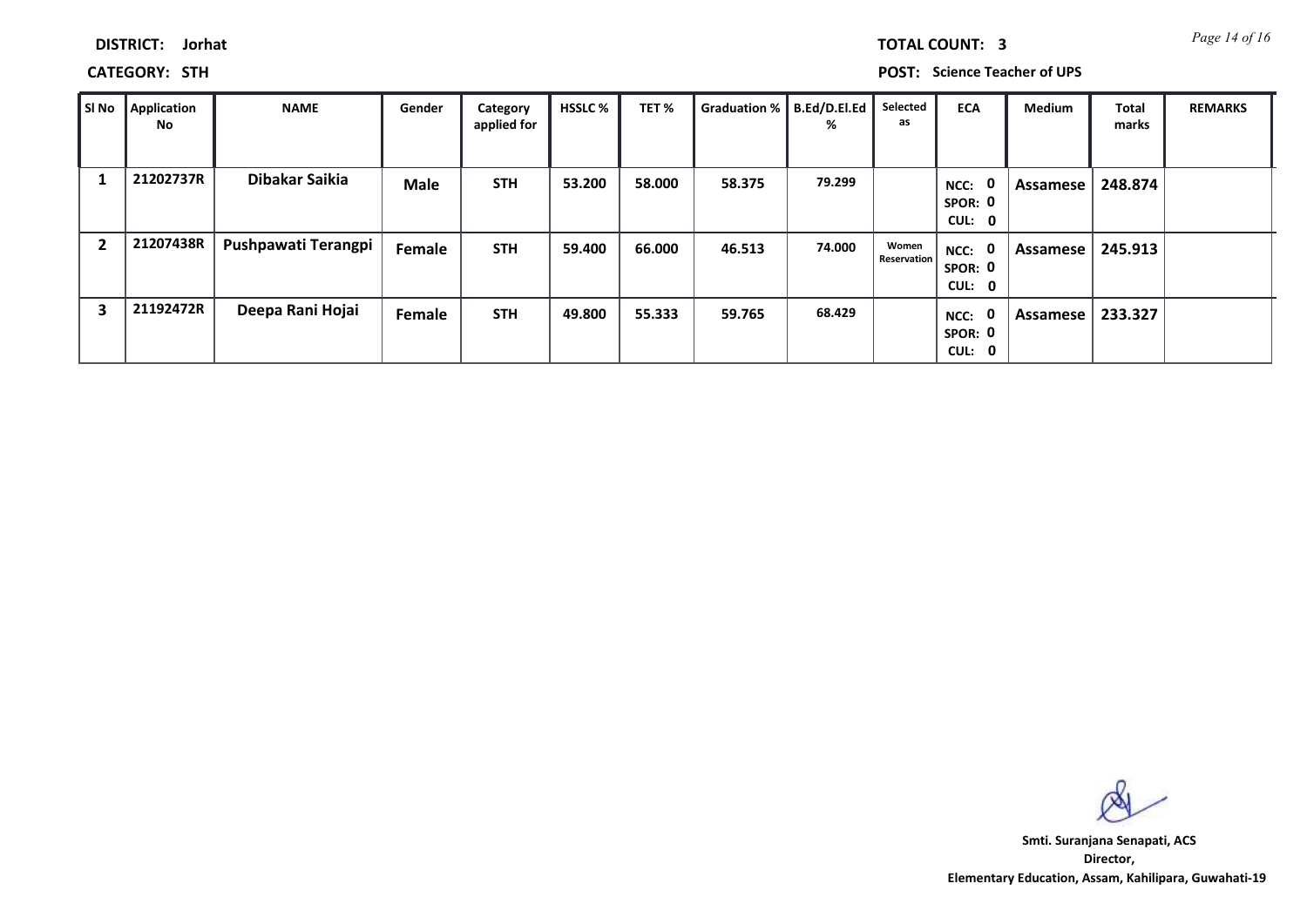*Page 15 of 16* **TOTAL COUNT: 2**

**DISTRICT: Jorhat**

**CATEGORY: STP POST: Science Teacher of UPS**

| SI No | <b>Application</b><br><b>No</b> | <b>NAME</b>     | Gender      | Category<br>applied for | HSSLC % | TET %  | Graduation %   B.Ed/D.El.Ed | %      | Selected<br>as              | <b>ECA</b>                                | Medium      | <b>Total</b><br>marks | <b>REMARKS</b> |
|-------|---------------------------------|-----------------|-------------|-------------------------|---------|--------|-----------------------------|--------|-----------------------------|-------------------------------------------|-------------|-----------------------|----------------|
|       | 21174806R                       | Risha Hazarika  | Female      | <b>STP</b>              | 64.000  | 68.000 | 60.700                      | 75.714 | Women<br><b>Reservation</b> | NCC: 0<br>SPOR: 0<br>CUL: 0               | ,Assamese ' | 268.414               |                |
|       | 21198155R                       | Giriraj Sonowal | <b>Male</b> | <b>STP</b>              | 68.600  | 68.667 | 62.188                      | 66.000 |                             | $\mathbf{0}$<br>NCC:<br>SPOR: 0<br>CUL: 0 | Assamese    | 265.454               |                |